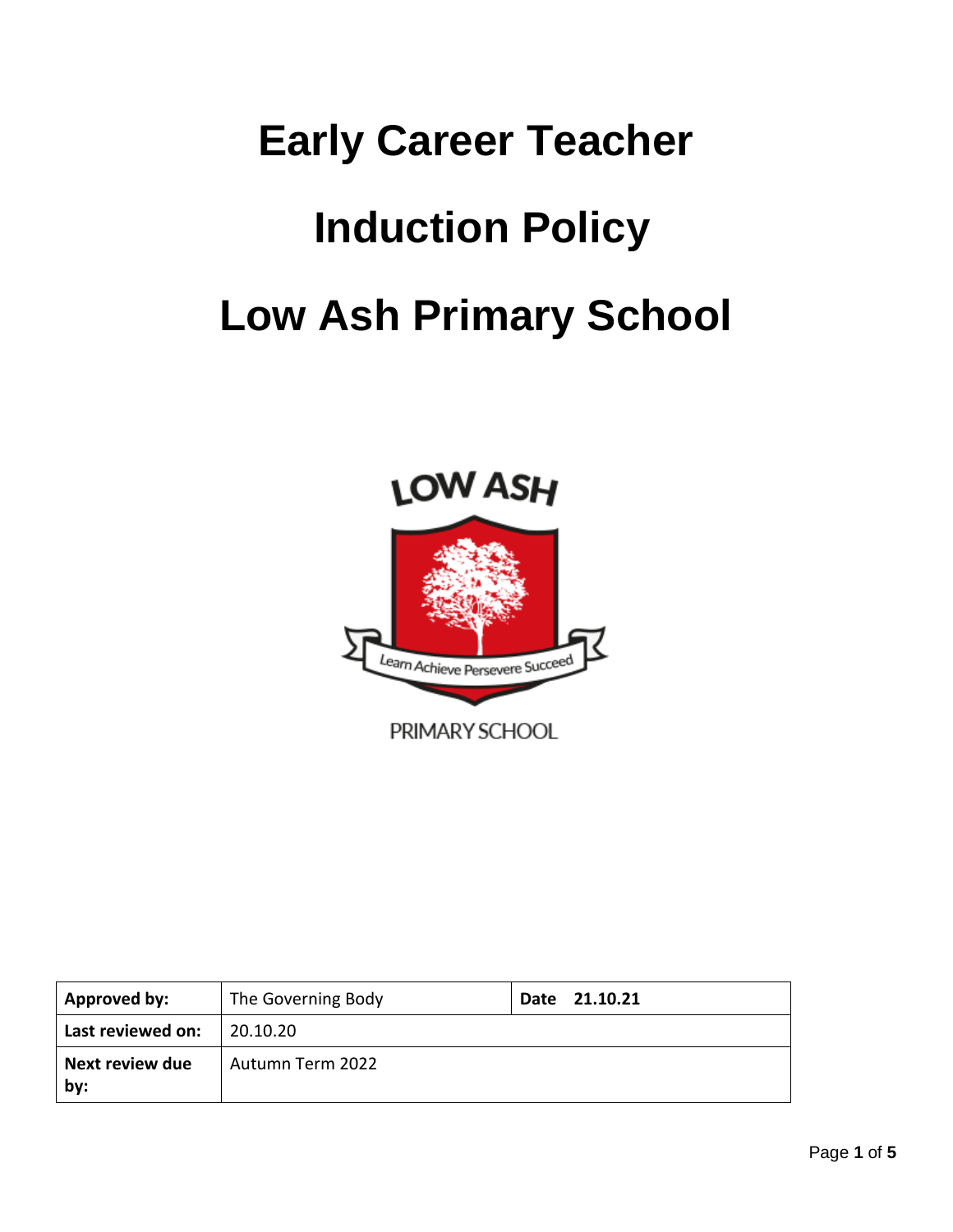# **Rationale:**

Low Ash Primary School is continually striving to become a highly effective learning school through developing a culture of continuous school improvement. Our main purpose is learning - for both pupils and staff. Through the continuous learning of our staff and governors our school improves and develops, and brings ever greater benefits for our pupils.

# **Purposes:**

Our Early Career Teacher induction process will:

- $\triangleright$  contribute to improving and developing the overall effectiveness of our school, raising pupil achievement, and meet the needs of all pupils, parents and the wider school community;
- $\triangleright$  contribute to job satisfaction, personal achievement, individual and team effort, thus providing for effective teamwork at our school;
- $\triangleright$  ensure all teachers new to the profession have the best start in their careers and are supported in developing highly effective practice;
- $\triangleright$  ensure all staff new to our school understand what is expected of them and gain the support to achieve those expectations;
- $\triangleright$  build co-operation between all staff in our school; and
- $\triangleright$  ensure that all staff are valued and recognised as the school's most important asset.

### **Guidelines:**

All of our induction activities are planned in the context of the school's vision, goals, values and guiding principles, and the core standards for teacher induction and for other specific roles and responsibilities. Resources are prioritised to support induction.

Financial and other resources for induction are allocated annually and apportioned in accordance with the induction needs of staff and governors. Resources will be available for the whole school programme of induction and to meet the needs of specific staff in helping them to meet the standards required by the school which are in line with the DfE Teachers' Standards.

### **Management and Organisation of Induction**

The Deputy Headteacher is responsible for the overall management and organisation of Induction of Early Career Teachers (ECTs) across the whole school. This includes a whole school planning and quality assurance role.

### **The roles and responsibilities of Induction Coordinators and Mentors**

# **Mentor**

Profile: An experienced, practicing classroom teacher keen and able to support the teacher to develop. Role: Directly supports the teacher in their development.

Responsibilities on the programme: Ensuring that the ECT understands and successfully embeds their learning into their classroom practice through effective coaching and learns about effective coaching.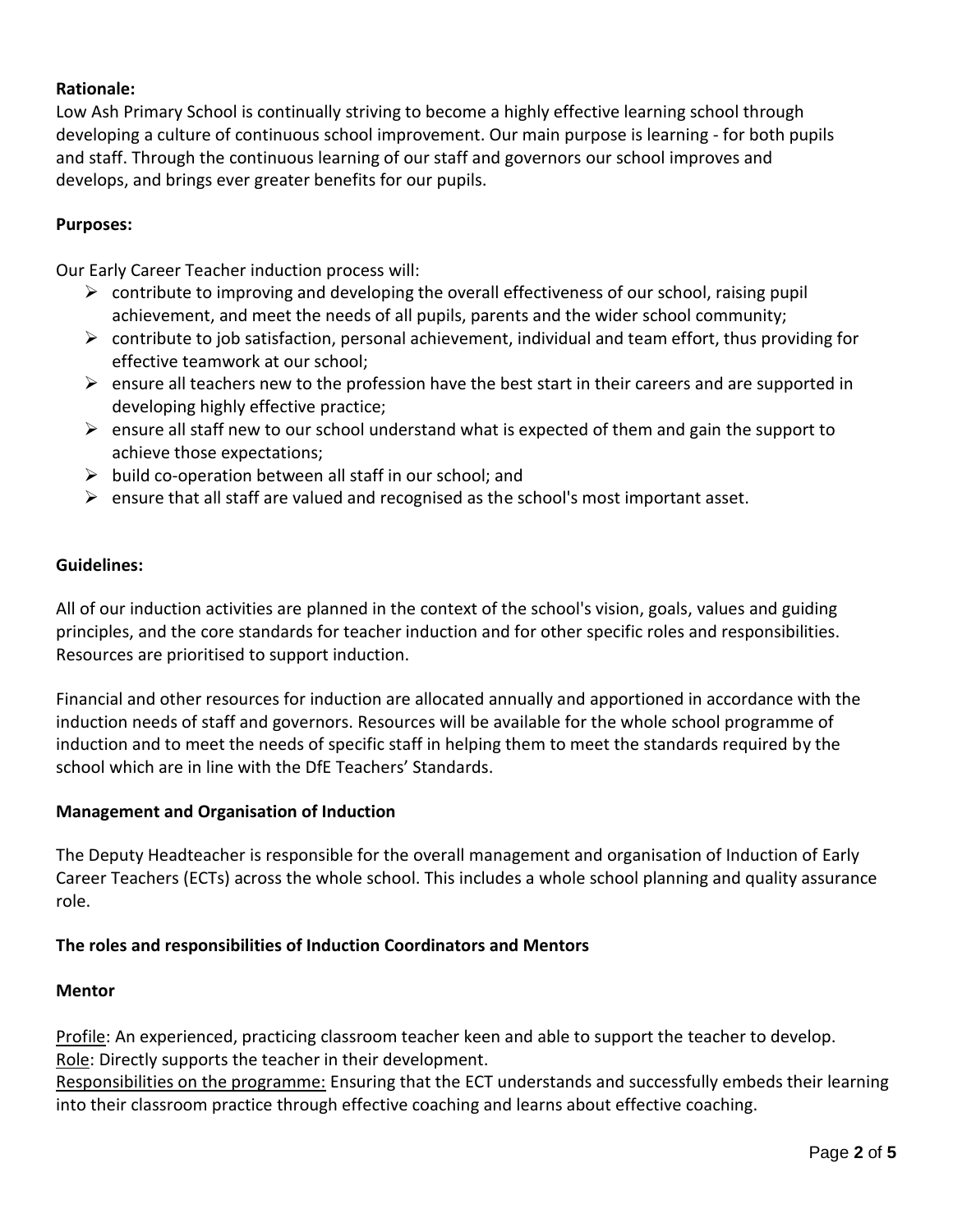# **Induction Coordinator**

Profile: A member of the school's Senior Leadership Team.

Role: Is the main point of contact for the programme.

Responsibilities on the programme**:** Responsible for ensuring the programme runs effectively across the school and that teachers and mentors are supported and held to account for their responsibilities. Tracking and improving the implementation of the programme over time.

# **The key aspects of the Induction Coordinator role**

- To support the registration and onboarding of ECTs and mentors.
- Promote engagement with the programme within school.
- Monitor participant engagement with the programme through the user platform.
- Hold mentors and ECTs to account where they are not engaging with the programme or the Early Career Framework.
- Act as a liaison between school and Ambition Institute (CPD provider) to raise participant concerns and queries concerning the programme.

# **The Early Career Framework (ECF)**

The Early Career Framework (ECF) was designed to make sure Early Career Teachers focus on learning the things that make the most difference in the classroom and their professional practice. Low Ash has chosen to follow a 'Full Induction Programme' provided by the Ambition Institute.

### **Assessment Points**

There will be two formal assessment points; one midway through induction, and one at the end of the twoyear induction period. These will be supported by regular progress reviews to monitor progress, to take place in each term where a formal assessment is not scheduled. Each assessment is made up of three academic terms equivalent. Progress reviews in terms 1, 2, 4 and 5. Formal assessments in terms 3 and 6.

### **Early Career Teachers**

For ECTs, the school provides a programme of support, monitoring and assessment. The timetable for this programme is provided at a whole school level and at an individual level.

Each ECT is provided with a mentor who will be an experienced, practicing classroom teacher who is keen and able to support the ECT to develop.

The mentor provides the ECT with day-to-day monitoring and support and must:

- $\triangleright$  provide, or co-ordinate, guidance and effective support including coaching and mentoring for the ECT's professional development (with the Appropriate Body where necessary) as well as through the Ambition Institute;
- $\triangleright$  carry out regular progress reviews to monitor;
- $\triangleright$  undertake two formal assessment meetings during the two-year induction period co-ordinating input from other colleagues as appropriate;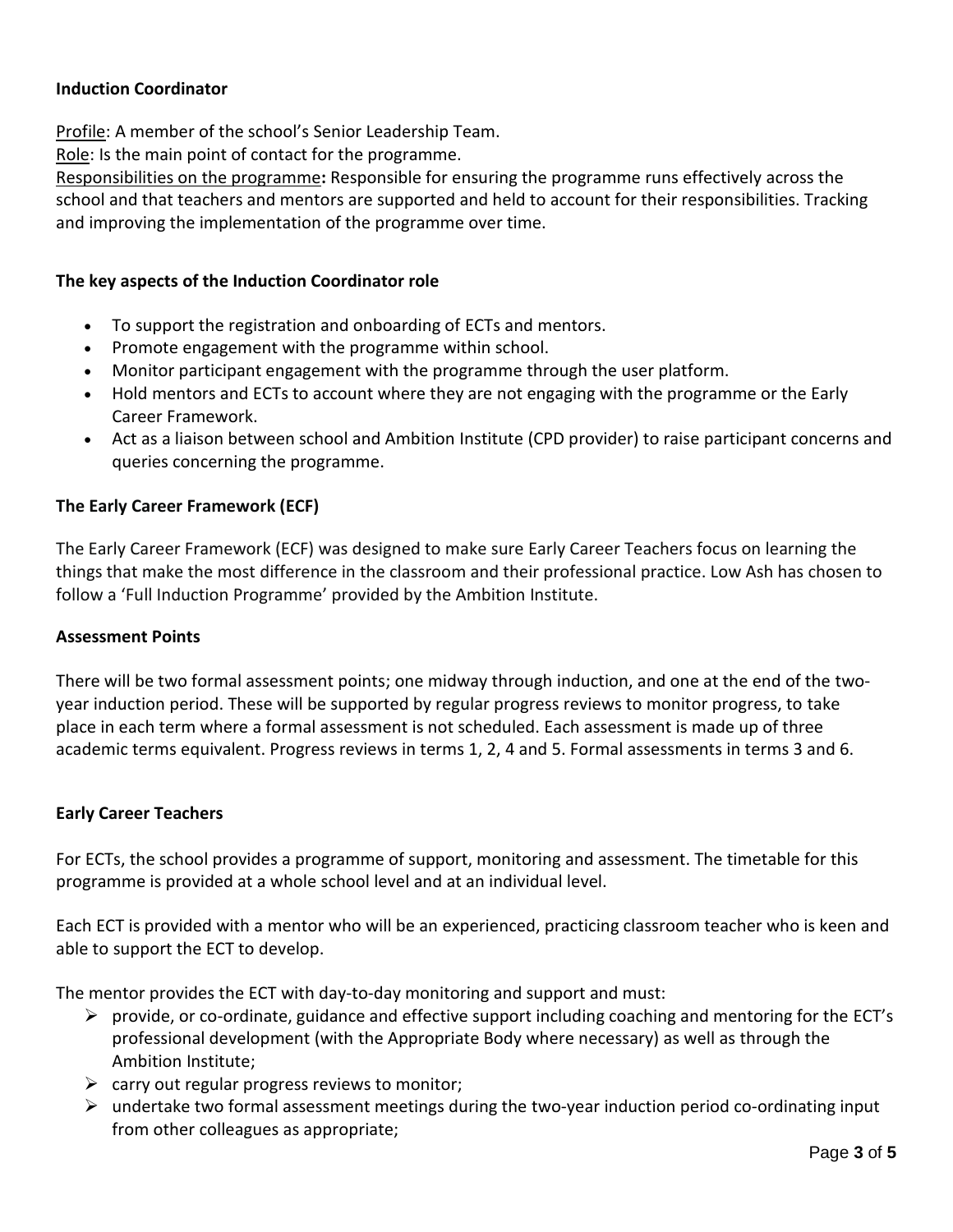- $\triangleright$  ensure regular observations of the ECT's teaching take place and that the ECT is provided with copies of written feedback records;
- $\triangleright$  ensure ECTs are aware of how, both within and outside school, they can raise any concerns about their induction programme or their personal progress; and
- $\triangleright$  take prompt and appropriate action where an ECT appears to be experiencing difficulties.

The mentor will be supported in their role by the school's Induction Coordinator. This will involve:

- $\triangleright$  being provided with information from the Council, and school through the Ambition Institute, relevant to the induction process;
- $\triangleright$  being offered training provided by the Council, the Ambition Institute;
- $\triangleright$  having regular meetings with the Induction Coordinator;
- $\triangleright$  the monitoring and feedback of the induction provision in the school undertaken by the Induction Coordinator; and
- $\triangleright$  asking for feedback from the Council and the Ambition Institute on the quality of their work.

# **School Induction programme for Early Career Teachers**

The induction programme for staff new to teaching is designed to induct them into the profession and into the school. At the school all new teachers are expected to undertake their professional responsibility in striving to meet high standards.

All new teachers are invited to visit the school before they take up post.

All new teachers are met on their first day by the Induction Coordinator, mentor and line manager.

All new teachers are provided with copies of school policies and the school's staff handbook and be expected to develop their understanding of them.

All new teachers will meet with at least one of the Co-Headteachers within their first week in post.

ECTs will receive feedback on their strengths and areas for development.

Mentors are responsible for the day to day management of their ECT's induction, and will meet with their ECT regularly. The mentor reviews progress, sets targets, and identifies support strategies with the ECT.

All ECTs are observed teaching during their statutory induction period and this is undertaken by the mentor, a senior member of staff or an experienced teacher as appropriate (see the ECT induction programme for details).

Two statutory assessment forms will be completed during the ECT induction period. These will be documented on the customised forms that are sent to the Council and must be signed by the ECT, mentor, Induction Coordinator and one of the Co-Headteachers.

In their first year, each ECT has 10% professional development time during their statutory induction period plus an extra 10% planning, preparation and assessment (PPA) time. This is in addition to the teaching and